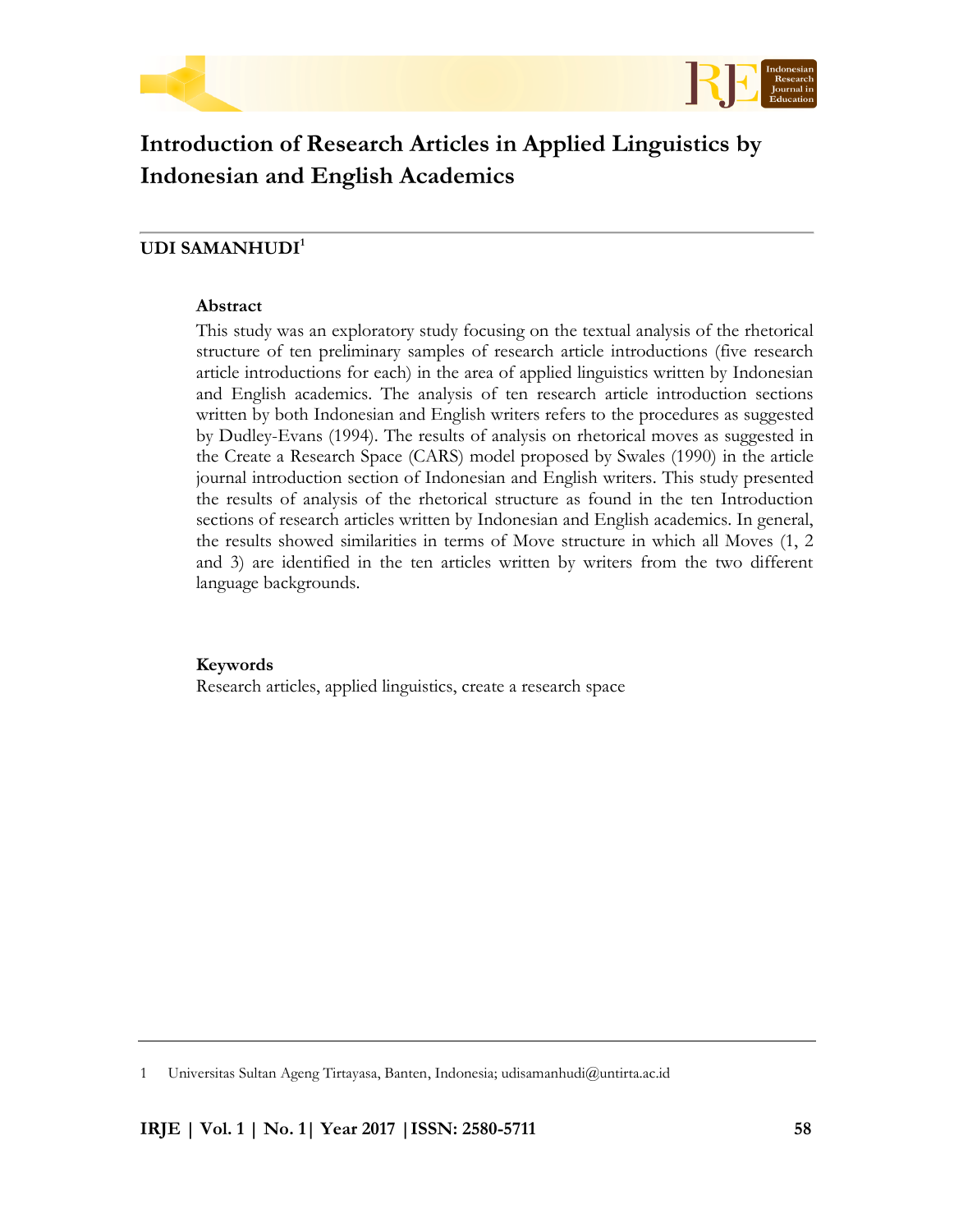



### **Introduction**

Recently, research article (RA) is one type of the academic writing that is much investigated (Wannaruk & Amnuai, 2016; Yang, 2016). Studies on research articles so far focus on, for example, the discourse features of component parts like introductions, methods, and discussions (e.g., Arsyad, 2013; Chalal, 2014; Hirano, 2009; Hopkins & Dudley-Evans, 1988; Kanoksilapatham, 2005, 2007; Lim, 2012; Wannaruk & Amnuai, 2016; Yang & Aloson, 2003). Current attention, however, is dominantly given to the introduction section of the research article because it is considered as an essential part used by the writers to attract the readers (Arsyad, 2013; Lim, 2012; Swales & Najjar, 1987; Swales, 1990, 2004) and to capture their interest toward the research topic discussed in the research article (Lim, 2012). Consequently, Lim (2012) further argued, an introduction section of the research article must be written in an interesting, argumentative and convincing way (Wannaruk & Amnuai, 2016). It must provide the readers with information about the research article and must give logical reasons for the article to be written (Bruce, 2014).

This study was an exploratory study that focuses on investigating rhetorical styles of the introduction part of ten research articles with complete introduction-method-result-discussion (IMRD) format written by Indonesian and English academics as published in the *Indonesian Journal of Applied Linguistics (IJAL),* an Indonesian international reviewed journal indexed in the Scopus database*.* In particular, this small-scale study examines whether the Create a Research Space (CARS) model by Swales (1990) is applied to the ten examined research article introductions (RAIs). Additionally, this study also identifies similarities and differences between those introduction sections written by Indonesian and English academics. Thus, the findings of this study is expected to clarify a similar study conducted previously by Arsyad (2013) reporting that research article introduction sections (RAIs) written by Indonesian academics today tend to have similar rhetorical structure as those written by western academics.

## **Literature Review**

## **Introduction section in research articles**

**IRJE | Vol. 1 | No. 1| Year 2017 |ISSN: 2580-5711 59** It has long been argued that research articles (RAs) are essential means of communication within a certain discourse community context (Swales, 1990). For example, in the world of academia, writing and publishing research articles are important especially to support the advancement of scholars' professional standing in both national and international levels (Stoller & Robinson, 2013; Lim, 2012) particularly since the notion of 'publish or perish' has become a universal doctrine (Yang, 2016). Thus, Yang (2016) asserted that in order to be able to publish in both national and international reputable journals, research article writers are usually expected to write their papers in a good English and in an organisation which follows a specific pattern of rhetoric (Suryani et al., 2013; Lim, 2012). This, in fact, has been a huge challenge of many writers especially those from non-English academic backgrounds in which English is treated as a foreign language (EFL). In this context, English is not formally used in people's daily communication either orally or in written (Wannaruk & Amnuai, 2016) like Indonesian academics who write their research articles in English for an international publication purpose (Arsyad, 2001, 2013; Mirahayuni, 2002). Mirahayuni (2002) contended that failures to meet the standard as well as the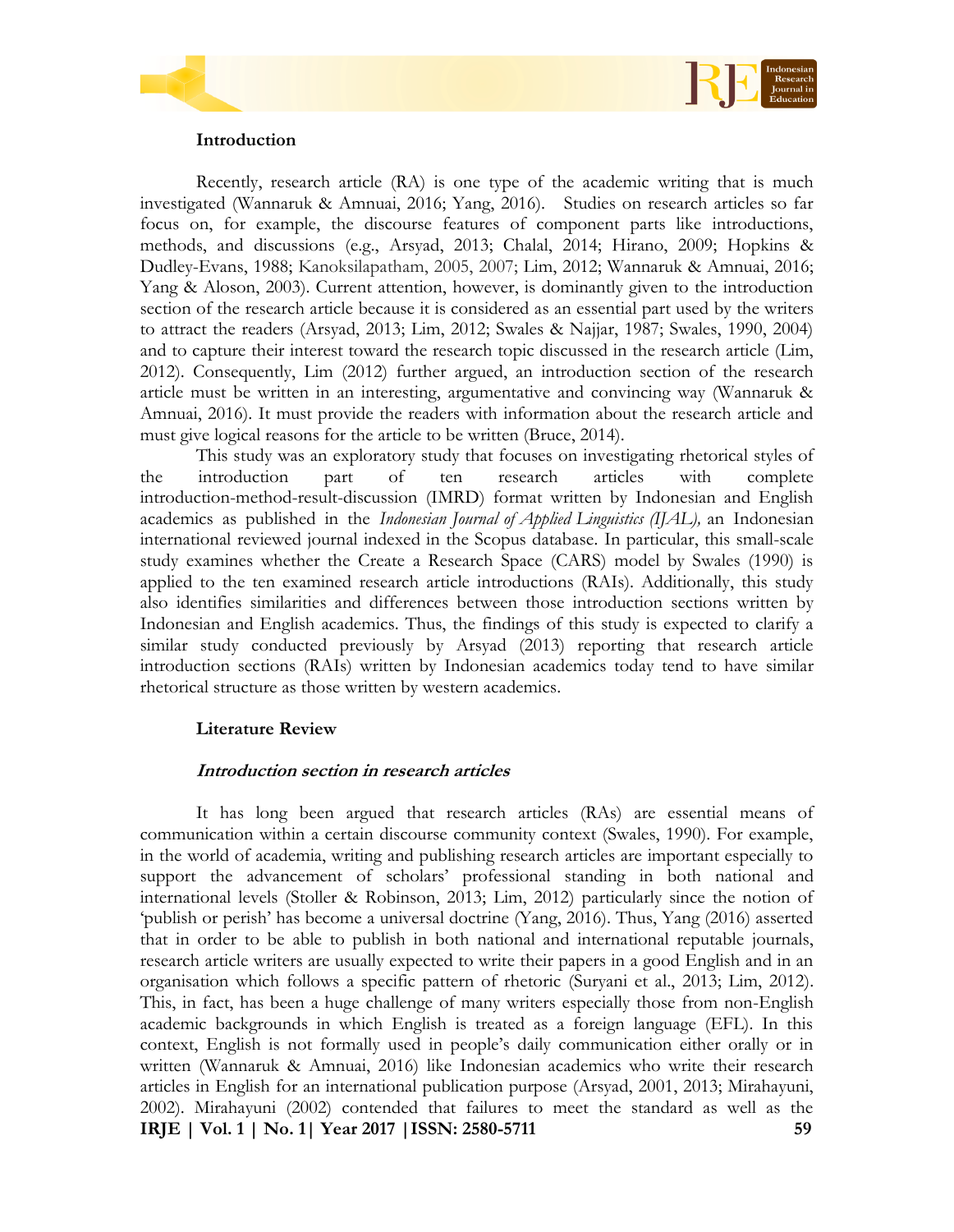

rhetorical pattern being determined by a certain discourse community open for a wider possibility for the research articles to be rejected (Wannaruk & Amnuai, 2012, 2016; Arsyad, 2013; Adnan, 2005).

Current studies on the RAs have shown the importance of a good organisational structure of the introduction section to help readers get sufficient information about the topic of the research being discussed (Arsyad, 2001, 2013; Swales & Najjar, 1987; Swales, 1981) and to be convinced on the importance of the topic being reported (Pho, 2010). Additionally, the importance of the introduction section in a RA is due to the persuasive value it carries for the entire research article (Bruce, 2014). In this part, the writer will need to argue that the research that is reported is useful and will need to 'provoke readers to read it' (Bruce, 2014., p. 3). Therefore, it is vital that the introduction part shows a knowledge gap left from previous studies at the same topic or field (Hunston, 1994) and provides a strong reason for why the study is important (Lim, 2012).

However, studies reported that writing an introduction part in an article journal is not always easy especially for those whose native language is not English (Wannaruk & Amnuai, 2016; Arsyad, 2013; Suryani et al., 2013; Lim, 2012; Adnan, 2005; Mirahayuni, 2002). It is reported, for example, that writing an introduction part in an article journal is much influenced by the writer's native language which makes it even harder for non-native English writers to write in the expected discourse pattern (e.g., Arsyad, 2013; Adnan, 2005). In his study, Adnan (2005) found that most non-native speakers such as Indonesian academics find it difficult to write this introduction section in an English rhetorical style as they still bring with them the rhetorical style of writing in their own native language (Indonesian language). In response to this issue, Swales (1990) admitted that writing an introduction section is even harder because the writers are required to provide the right amount of information necessary for a certain group of readers in order to help them understand the topic of the research. He also said that writing the research article introduction is challenging because it should be convincingly argumentative, persuasive and informative (Arsyad, 2013; Pho, 2010).

#### **Current studies on rhetorical structure of the research article introductions**

Researchers on scientific discourse focus their attentions into how writers organize their ideas in an introduction section of research (e.g., Bruce, 2014; Arsyad, 2001; Adnan, 2005; Mirahayuni, 2002). Arsyad (2001) in his study of the idea organisation in 30 introduction sections of RAIs by Indonesian writers reported a different way of Indonesian writers use in organising their ideas as those in the CARS model suggested by Swales (1990) which is a typical of the western academics discourse style (Chalal, 2014). Specifically, Arsyad (2001) concluded that 1) Indonesian writers employ more Moves in their Introduction section than English writers; 2) in move 1 realisation (establishing a territory), the Indonesian writers tend to refer to current government policy to show the urgency of the research being conducted and 3) in move 2 (establishing a niche) the Indonesian writers tend to mention that the research conducted is important without further logic justification to convince the readers as mostly found in the ones written by the English writers (see Adnan, 2005).

Another study investigating the discourse style of the Indonesian and English writers as represented in the introduction section of the journal articles by Mirahayuni (2002). In her study which involved 38 RA introduction sections by Indonesian and English academics, she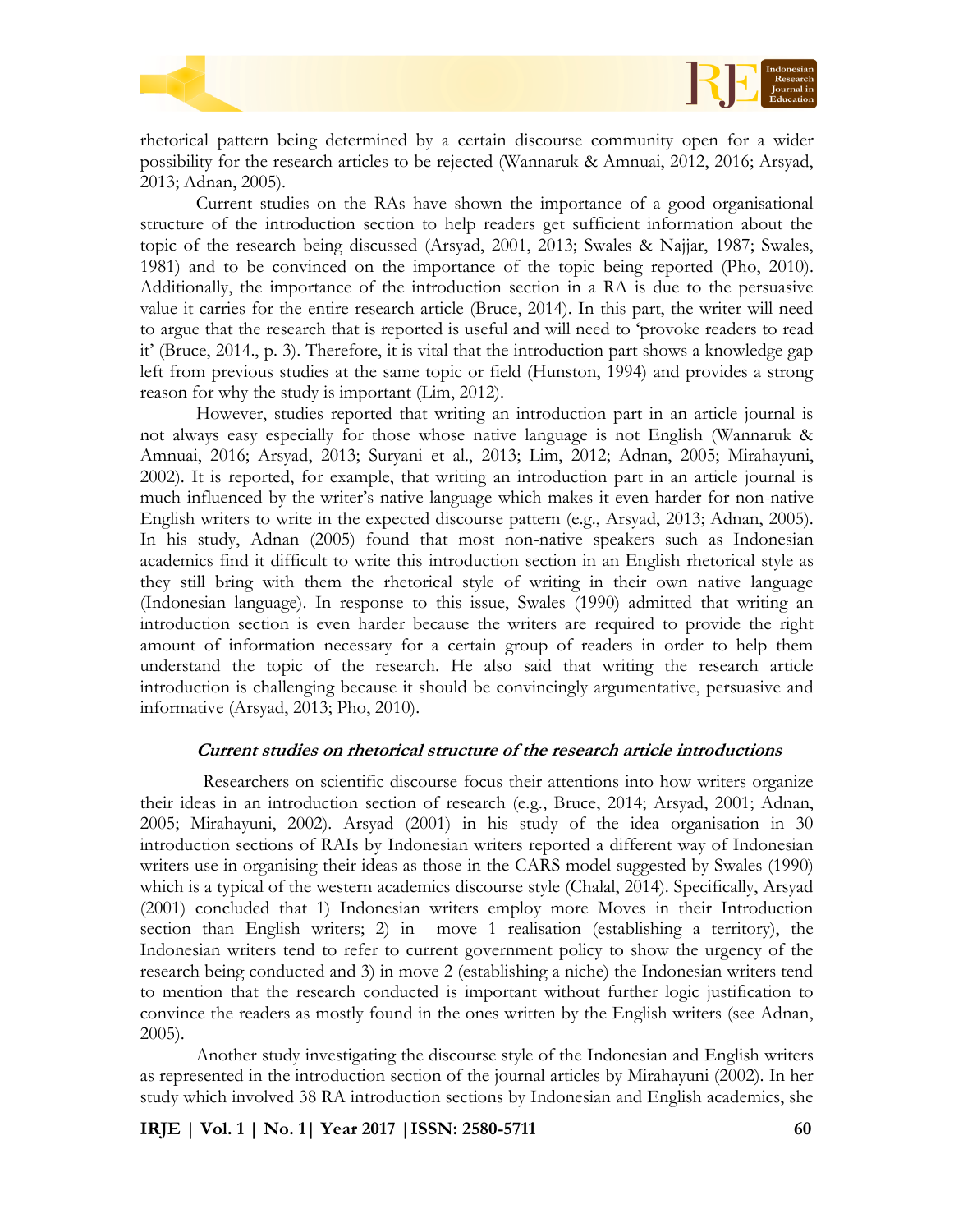



found a significant difference between the RA introductions written by Indonesian as EFL writers with those by English writers in terms of ideas organisation. The most important finding is on the way the researchers justify their study (establishing a niche). She said that the English writers tend to justify their study by relating it to the current study at the same topic while the Indonesian writers tend to relate it to the current problem in the local community allowing for the study to be only addressed to a small readership. Another interesting finding to note is the benefit of the research found in the introduction section written by the Indonesian writers which is not found in the English writers introduction section and CARS model Swales (1990) suggested (Arsyad, 2013).

In another EFL context, a similar finding is also reported. For example, Jaroongkhongdach et al., (2012) reported that Thai PhD students found it difficult to write both introduction and discussion sections in their dissertation due to their lack of knowledge in terms of rhetorical structures and skills in writing academic English (Hirano, 2009; Kanoksilapatham, 2005, 2007, 2012). Specifically, these writers encountered problems in providing evaluative and critical comments in their writings (Pojanapunya & Todd, 2011). They are also unable to clearly state the research background, purposes and significant of the study due to the lack of critical writing abilities and skills (Thongrin, 2000). In addition, it is argued that this difficulty is caused by these EFL writers' cultural barriers in that most Thai people adopt the loss-of-face phenomenon and the seniority system which, to some extent, also affect the L2 writing (Pupipat, 1998).

However, a more recent study on the same issue by Arsyad (2013) reported that there is no more significant difference of rhetorical styles found between Indonesian and English writers especially in dealing with Move use in their Introduction section (Suryani et al., 2013). Arsyad (2013) argued that this tendency of similar use of Moves between the Indonesian and English academics is due to intensive exposures of article writing that adopts a rhetorical structure that is used in the international journal among Indonesian scholars. Today, Arsyad (2013) said, Indonesian academics have gone through various trainings focused on the improvement of their abilities and skills in academic English for international journal publication. A similar trend is also reported in other EFL contexts such as in Thailand by Wannaruk and Annuai who found that Thai academics tend to perform a similar discourse or rhetorical style as those English academics for almost similar reasons (Wannaruk & Annuai, 2016). All these studies suggest a trend in terms of similar rhetorical styles in Introduction parts especially by Indonesian academics as it is applied by their western academic counterparts due to a systematic exposure in dealing with academic writing for international journal publications (Arsyad, 2013).

### **The create a research space (CARS) model**

The Create a Research Space (CARS) model proposed by Swales (1990) is a text analysis model that is predominantly used by many researchers who are concerned with the Introduction component of RAs analysis (Yang, 2016). This CARS model by Swales is used as an analytical tool to examine the discourse or rhetorical structure of the introduction section of the research articles. In this context, a text is described as a sequence of "moves" that carries with them a specific communication function (Jian, 2010). Additionally, in order to investigate the rhetorical styles and discourse types employed in any research or academic writing, Swales (1990) established a theoretical framework to define the scope and nature of academic discourse. This framework functions as a model that is especially designed to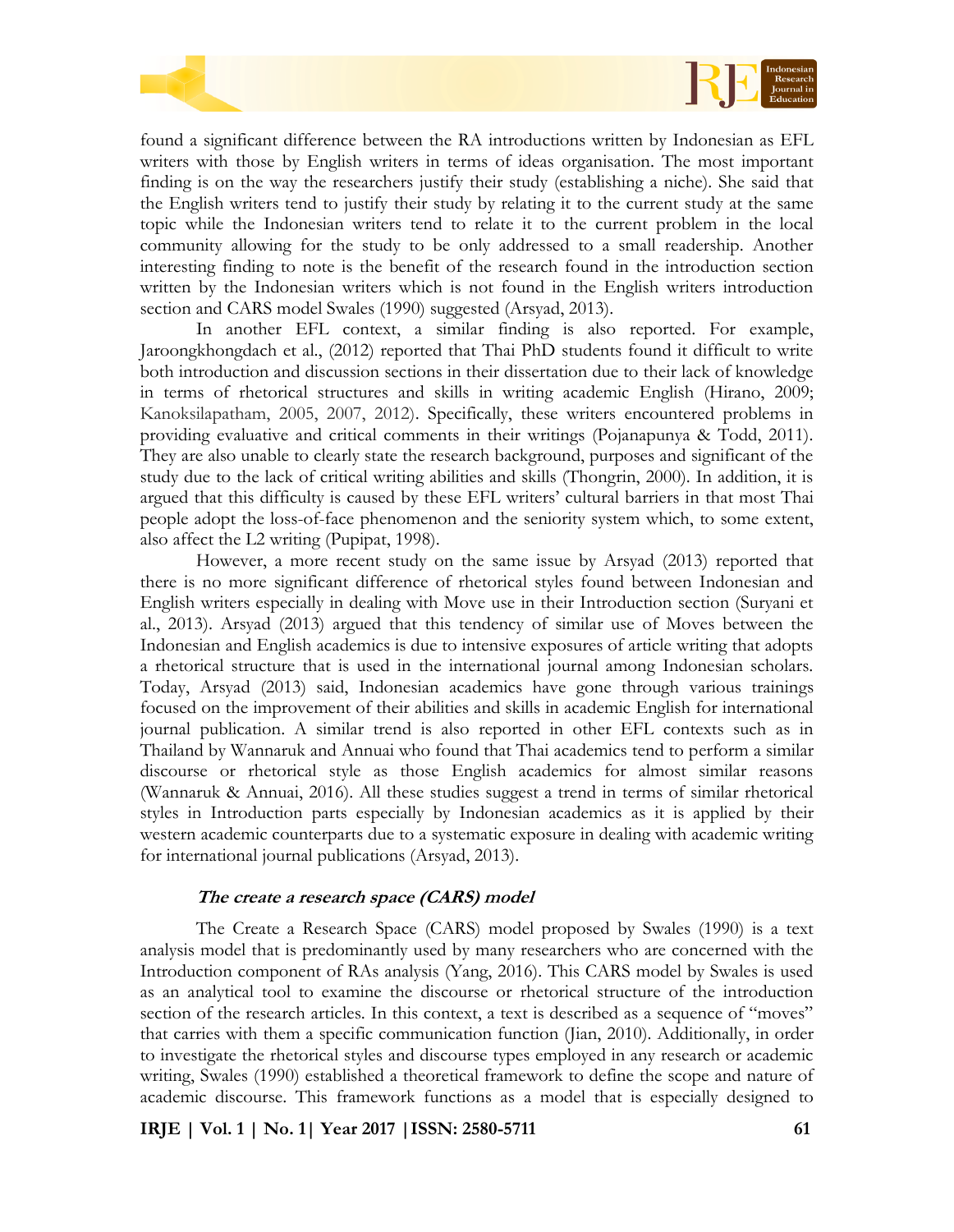

examine and to describe academic discourse. Mirahayuni (2002) strongly argued that Swales' theory on Create a Research Space (CARS) model as illustrated in Table 1 is one that is able to provide a clear picture of the textual characteristics of RA introduction.

| Table 1. The CARS model by Swales (1990) |  |  |  |  |
|------------------------------------------|--|--|--|--|
|------------------------------------------|--|--|--|--|

| <b>Moves</b>             | <b>Steps</b>                             | Move-Step<br>Abbreviation |
|--------------------------|------------------------------------------|---------------------------|
| Move 1:                  | Claiming Centrality and/or               | $1 - 1$                   |
| Establishing a Territory | Making topic generalization (s) and/or   | $1 - 2$                   |
|                          | Reviewing items of the previous research | $1 - 3$                   |
| Move $2$ :               | Counter-claiming                         | $2-1A$                    |
| Establishing a Niche     | Indicating a gap                         | $2 - 2B$                  |
|                          | Question-raising                         | $2-3C$                    |
|                          | Continuing a tradition                   | $2-4D$                    |
| Move 3:                  | 1A Outlining purposes or                 | $3-1A$                    |
| Occupying the Niche      | Announcing present research<br>B         | $3-1B$                    |
|                          | Announcing principal findings            | $3-2$                     |
|                          | Indicating RA structure                  | $3 - 3$                   |

Moreover, Chalal (2014) said that the CARS model by Swales especially the Swales' 1990 version as clearly shown in Table 1 employs an 'ecological metaphor' (p.2). This term is used to describe the content schema structure (Move/Step) of research article introductions. According to CARS model, a writer begins an introduction section by establishing a territory (Move 1). This is then followed by establishing a niche within that territory (Move 2) and by occupying that niche (Move 3).

In addition to Move, CARS model also suggests that each move consists of at least one component of steps. For example, Move 1 can be realized through a centrality claim (Move 1- Step 1) and/or topic generalizations (Move 1- Step 2). Additionally, Move 1 can also be realized through reviewing items of the literature (Move 1- Step 3). Arsyad (2013) contended that the steps within each move are characterized by certain linguistic clues especially cohesive devices such as conjunction (Swales, 1990; Joghtong, 2001). Furthermore, Move 2 can be established through the use of Step 1 in which the writer indicates a counter-claiming of the existing theory or research finding (Move 2- Step 1) or through the use of Step 2 where the writer shows a gap in the literature (Move 2- Step2). Finally, this Move 2 is sometimes realized through the use of Step 3 (question raising) and Step 4 (continuing a tradition). Like Steps within each Move, Chalal (2014) said that a shift from Move 1 to Move 2 in an Introduction section can be signed linguistically through the use of devices such as adverse sentence connectors (e.g., 'however' and 'nevertheless') and negative quantifiers (e.g., 'no' and 'little').

Finally, Lim, (2012) argued that the Moves in the introduction part of article journals are not necessarily realized in a linier structure as presented in Table 1 above. It is possible that the moves structures presented by the writers are in a cyclical form (Chalal, 2014; Crookes, 1986). For instance, Move 1-Step 3 (reviewing items of previous research) followed by Move 2 (establishing a niche) are repeatedly provided in the introduction section (Swales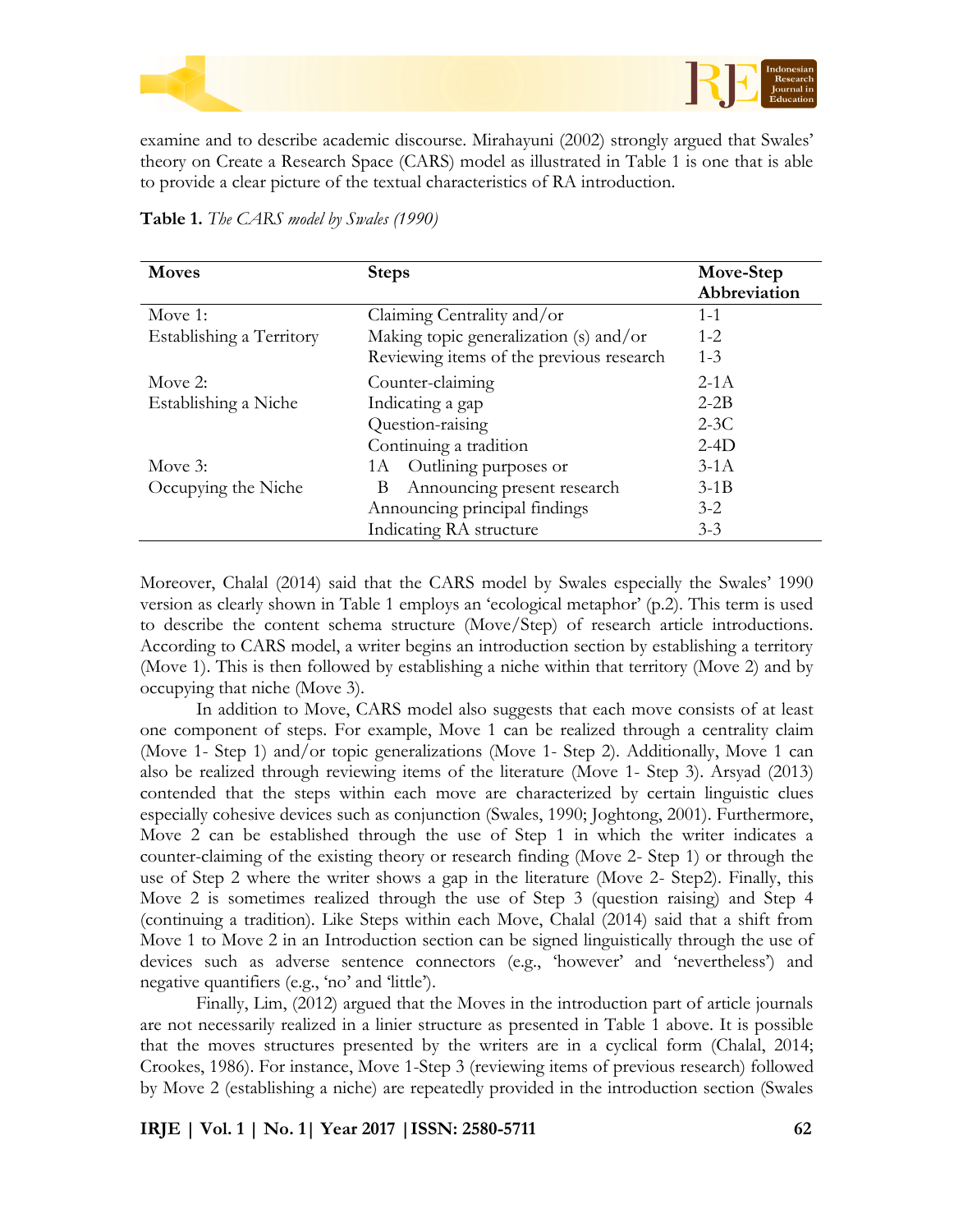



& Najjar, 1987). Swales & Najjar (1987) emphasized that this possibility may occur in a longer introduction section and this cycle form of move structure presentation is very common to be found in the field of applied linguistics as a divergent field (Swales, 1990) which has various focuses (Yang, 2016).

## **Research Method**

## **Research design**

This study was an exploratory study focusing on the textual analysis of the rhetorical structure of ten preliminary samples of research article introductions (five research article introductions for each) in the area of applied linguistics written by Indonesian and English academics. This study adopted a qualitative approach based on a small number of texts and textual units therein (Arsyad, 2013). Biber et al. (2007) said that discourse analysis in general and move analysis in particular, has typically been a qualitative approach to analyzing discourse, with studies focusing only on few texts. Therefore, this study does not make claims as to the size, frequency and representativeness of the data or the generalizability of the findings beyond the scope of the examined articles. Rather, the detailed textual analysis of a small number of introductions may serve as a preliminary indication of some trends displayed in RAI writing in the area of applied linguistics as observed in the examined texts (Bruce, 2014). Therefore, future research is needed to validate these findings across purposefully designed corpora containing more sizable and diverse compilations of applied linguistics texts (Lim, 2012).

| <b>Journals</b> | Code        | Number of RAs<br>by Indonesian<br>Academics | Number of RAs by<br><b>English Academics</b> | Total |
|-----------------|-------------|---------------------------------------------|----------------------------------------------|-------|
| Indonesian      | <b>IJAL</b> | 5                                           | 5                                            | 10    |
| Journal of      |             |                                             |                                              |       |
| Applied         |             |                                             |                                              |       |
| Linguistics     |             |                                             |                                              |       |

### **Table 2.** *The distribution of RAs in the corpus of this Study*

### **Data analysis**

The analysis of ten research article introduction sections written by both Indonesian and English writers refers to the procedures as suggested by Dudley-Evans (1994) below:

- 1) The abstracts and key terms were read in order to get an initial insight of the RA to analyse;
- 2) The whole selected RA written by both Indonesia and English academics were read and divided into two groups;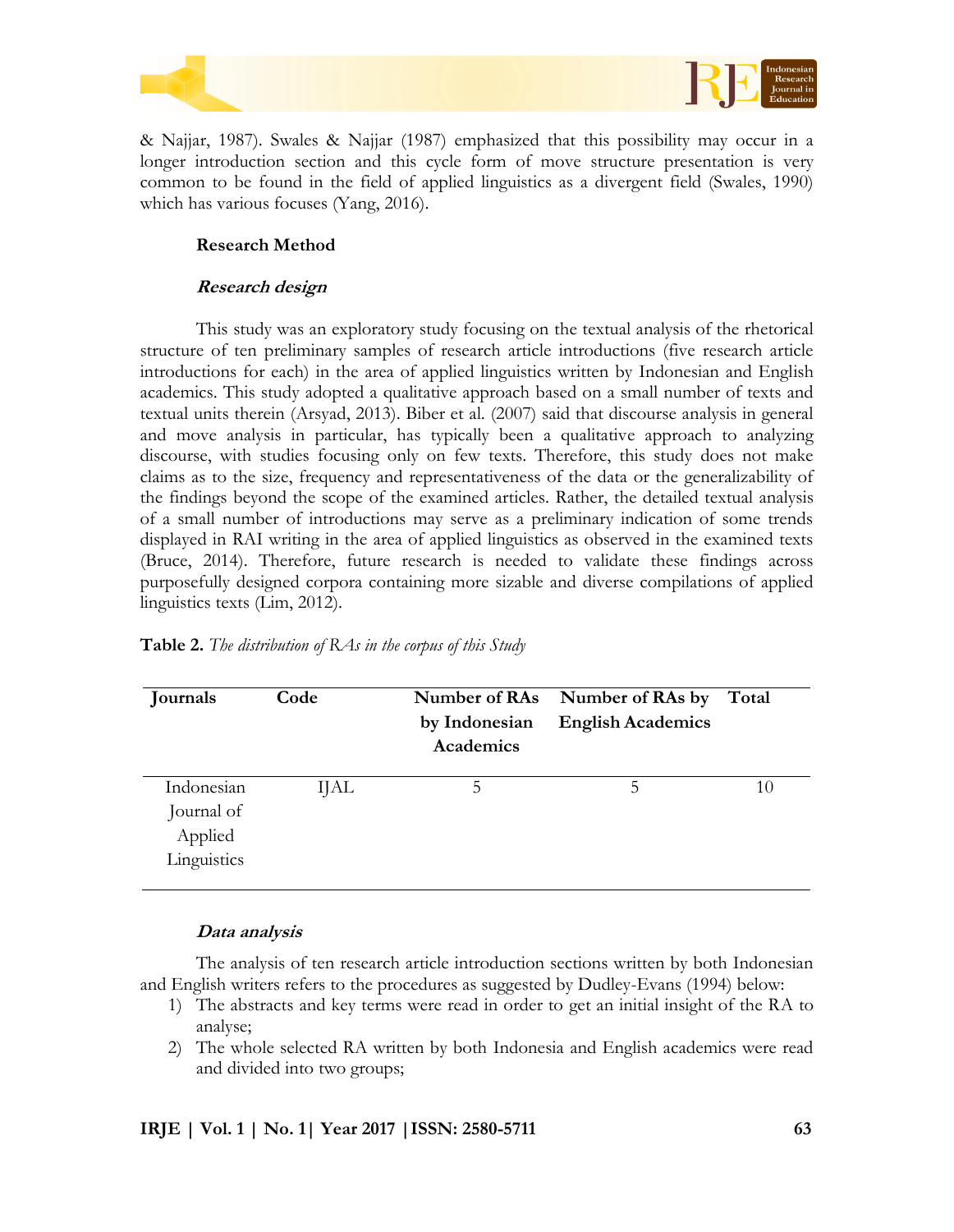



- 3) Each RA introductions was read intensively and recursively to examine the texts in relation to the application of CARS theory by Swales (1990) through the linguistic and the discourse clues available in the texts;
- 4) The Move analysis applied in the texts as suggested by Swales (1990) is used to analyse the discourse style in each introduction section of the ten research articles analysed in this study;

Finally, the identification of Moves structure in the introduction sections analyzed in this study was done through the use of particular lexical items, cohesive markers and other kinds of discourse clues including the sub-section titles and paragraphs within the text. In Section 4 to follow, results and discussions of this study is presented.

#### **Results**

The results of analysis on rhetorical moves as suggested in the Create a Research Space (CARS) model proposed by Swales (1990) in the article journal introduction section of Indonesian and English writers are presented in Table 3.

**Table 3**. *Rhetorical moves structure of introduction section by Indonesian and English academics*

| No. | <b>Moves</b>                                 | Indonesian<br>Academics | English<br>Academics |
|-----|----------------------------------------------|-------------------------|----------------------|
|     | M1: Establishing a Territory                 | $5(100\%)$              | $5(100\%)$           |
|     | M2: Establishing a Niche (citation possible) | $5(100\%)$              | $5(100\%)$           |
|     | M3: Occupying the Niche                      | $5(100\%)$              | $5(100\%)$           |

Table 3 shows that all moves (Move 1, 2 and 3) are used in the discourse structure of the ten introduction sections written by both Indonesian and English writers analysed in this study. This finding, in general, clearly shows that there is no difference between Indonesian and English academics in terms of Move used in their introduction sections. This correlates with what Arsyad (2013) said that the Indonesian academics today are well trained to academic convention especially in dealing with research article writing which adopts a rhetorical structure that is used in the international journal. This could be a reason for this similarity of Move realisation in the introduction section to take place by the writers from these two academic backgrounds (Wannaruk & Annuai, 2016; Suryani et al., 2013).

However, this study found some differences between Indonesian and English academics in the case of Step use realisation in every Move structure. While the five Indonesian writers employ Step 2 (making a topic generalisation) and Step 1 (making a centrality claim) in Move 1, the five English writers tend to use more varied steps i.e., Step 1 (making a centrality claim), Step 2 (making a topic generalisation) and Step 3 (referring to previous studies). In Move 2, both Indonesian and English writers employ a similar step that is Step 2 (indicating a gap) to show the complete absence, limited studies, distinctness of research in the field (Yang, 2016; Mirahayuni, 2002). Finally, in Move 3 all Indonesian writers used Step 1A (outlining the purposes of the study) while English writers used more varied steps i.e., Step 3 (reviewing previous research) and Step 1B (announcing the present research). Each Move-Steps realisation is further elaborated in the discussion below.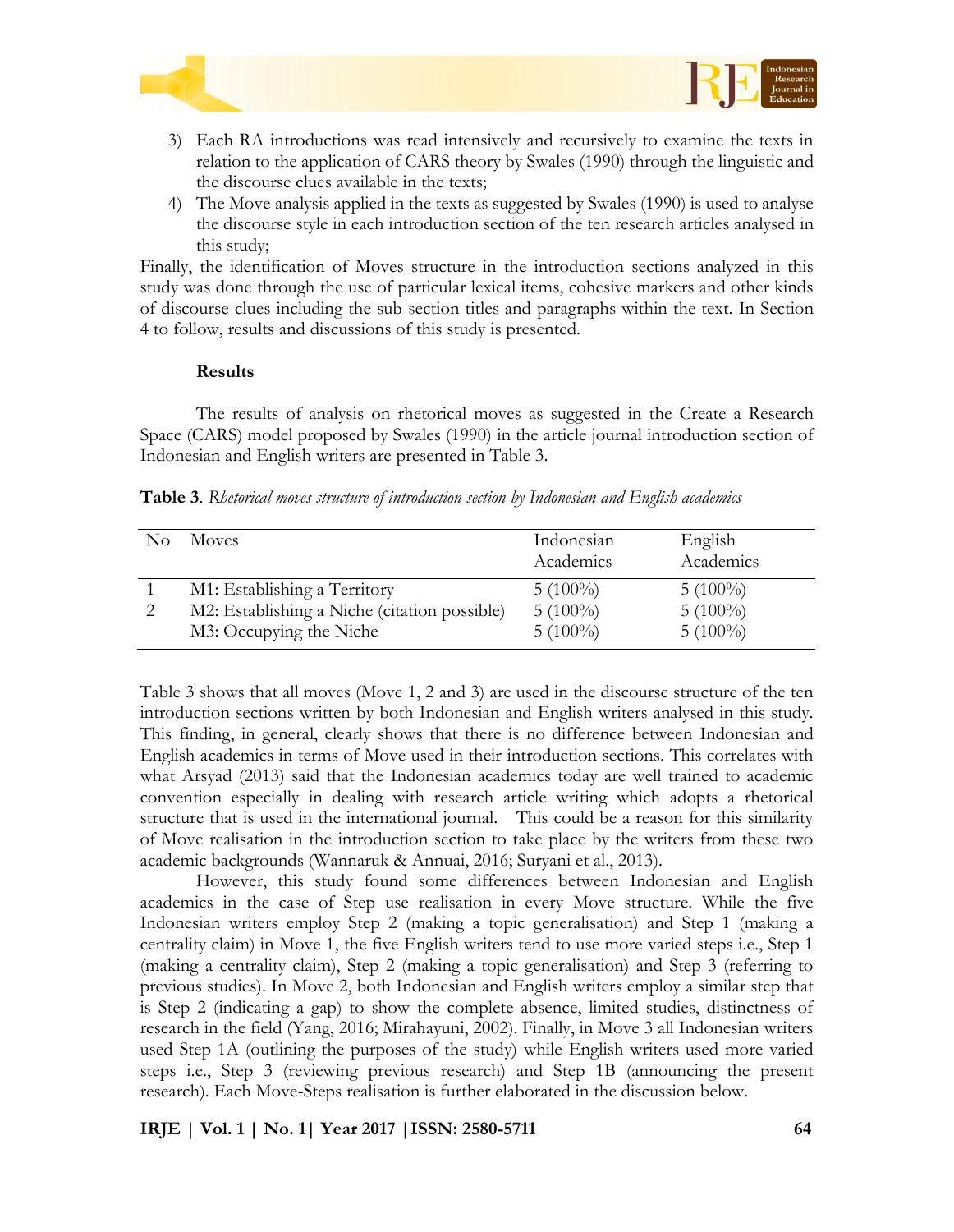



# **Discussion**

# **Move 1: Establishing a territory of the RAIs by Indonesian and English academics**

Move 1, as shown in Table 4, is found in all ten introduction sections (100%) written by both Indonesian and English writers analysed in this study. This Move 1, Swales (1990) argued, is used to introduce the research topic and to show the boundary of the research. In Move 1, the writers usually refer to relevant previous studies in order to support their claims. This use of reference also functions to assure that the claim that is made is stronger and is therefore worth investigating (Arsyad, 2013). In addition, according to CARS (Swales, 1990, 2004), RAIs typically begin with the writer's efforts of showing the significance of the research under study. This is done, for example, by showing that the topic is interesting and important (claiming the centrality of the topic). Additionally, showing the significance of the study is also conducted by making a topic generalisation through relating it to the field's state of knowledge or other existing previous studies (Chahal, 2014). The following are examples of Move 1 as found in the ten articles analysed in this study.

|  | Table 4. Examples of move 1 by Indonesian academics |  |  |  |  |
|--|-----------------------------------------------------|--|--|--|--|
|--|-----------------------------------------------------|--|--|--|--|

| Text            | <b>Example of Move 1</b>                                                              |
|-----------------|---------------------------------------------------------------------------------------|
| 1I <sub>A</sub> | Curriculum in public schools is always changing along with what occurs in the society |
|                 | (Move 1 Step 2)                                                                       |
| 2I A            | People usually have tendency to air their feeling, plans, intuition and views in      |
|                 | communication with other people. In addition to speaking that is usually used to      |
|                 | express the tendency, writing also becomes the means to transform the tendency into   |
|                 | action (Move 1 Step 2)                                                                |
| 3I <sub>A</sub> | Language is one of natural basic abilities granted to human beings (Move 1 Step 2)    |
| 4IA             | Stories have been an essential part of Indonesian cultures. It is reflected in the    |
|                 | country's motto "Bhineka Tunggal Ika" (unity in diversity) that was taken from a      |
|                 | 14th century old Javanese epic poem (Move 1 Step 1)                                   |
| 5IA             | English in Indonesia is considered as a Foreign Language, and according to the        |
|                 | government's directive, English is started to be taught as early as possible (Move 1  |
|                 | Step $2$ )                                                                            |

| Table 5. Examples of move 1 by English academics |  |  |  |
|--------------------------------------------------|--|--|--|
|--------------------------------------------------|--|--|--|

| Text | <b>Example of Move 1</b>                                                          |
|------|-----------------------------------------------------------------------------------|
| 1EA  | The repetitious study of a pre-determined list of items has repeatedly been shown |
|      | to have great advantages for long-term memory formation within both SLA           |
|      | research and other related fields (Move 1 Step 3)                                 |
| 2EA  | An increasing attention has been given to the concept of genre because of the     |
|      | shifting views that language is shaped by context to achieve social purposes      |
|      | (Move 1 Step 1)                                                                   |
| 3EA  | Second language (L2) writing pedagogy has been constantly experiencing            |
|      | paradigm shifts (Move 1 Step 2)                                                   |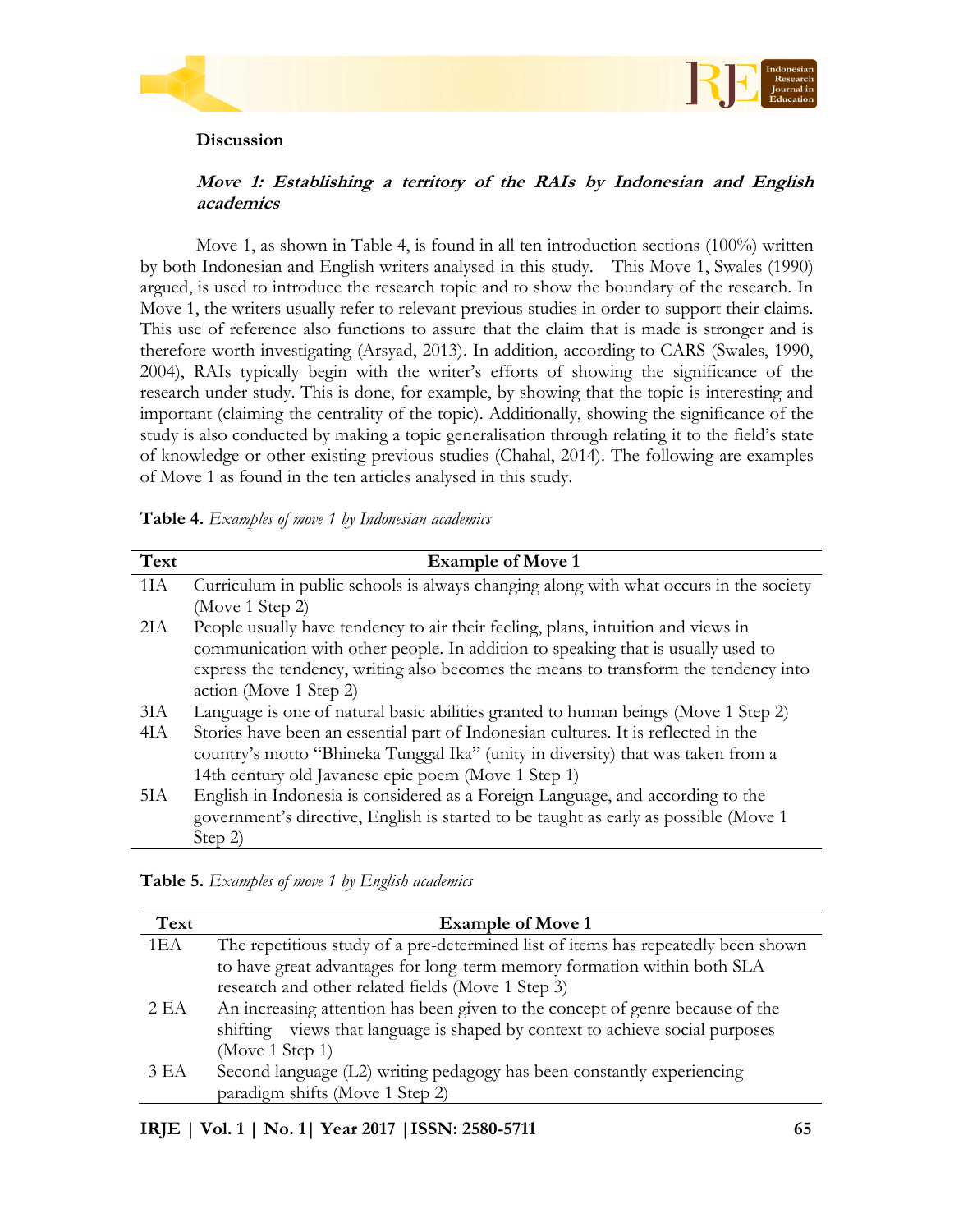|      | Indonesian<br>RF<br>Research<br>Journal in<br>Education                           |
|------|-----------------------------------------------------------------------------------|
| 4 EA | Teachers' knowledge base relies on the input of new research information (Move    |
|      | 1 Step $2$ )                                                                      |
| 5 EA | Fluency in language use is an integral part of language learner development (Move |
|      | 1 Step 2)                                                                         |

Tables 4 and 5 demonstrate that Move 1 in the Introductions sections written by both Indonesian and English writers is mainly realised through the use of Step 1-2, where the writers provide readers with general information about the topic of the research and with statements about challenging phenomena. Move 1 is also presented by the writers through highlighting the significance of the study. This is realised by primarily use of lexical items such as "always" (1IA), "essential" (4IA), "usually" (2IA), "considered as" (5IA), and 'constantly' (3EA). In addition, the ten RAIs analysed in this study also employ reviewing of the existing previous studies (Step 3) in order to establish the territory of the research (1EA). This is done by showing findings of the previous studies leading to a conclusion that the present study is worth examining to further inform the field or discipline. Another characteristic of the ten research article introductions analysed in this study is by showing the relevance of the research topic in answering current problems happening in the field of the study. Swales (1990) said that this use of Move 1-Step 1 as found in 4IA (Indonesian academics) and 2EA (English academics) is common especially in a divergent field such as applied linguistics that 'has an interdisciplinary focus' (Bruce, 2014., p.3). Therefore, any claims related to the research topic in this discipline is important to be explicitly presented (Chahal, 2014; Lim, 2012).

# **Move 2: Establishing a niche of the RAIs by Indonesian and English academics**

Establishing a niche is one of the important rhetorical moves in the Introduction section of the research article. This move is used as an initial attempt to justify the position of the study that is reported (Lim, 2012). In relation to the niche establishment, Swales (1990) argued that there are four possible ways or steps chosen by any writers in justifying their research projects. These may include, Swales added, the use of Step 1 (counter claiming), Step 2 (indicating a gap), Step 3 (question rising) or Step 4 (continuing a tradition). The analysis of the ten articles conducted in this study found that the dominant step used by both Indonesian and English writers in justifying their research is Step 2 (indicating a gap). This is done by, for example, showing the complete absence, limited studies, and distinctness of research in the field under study as can be seen in the examples presented in Tables 5 and 6. This study also found that both Indonesian and English writers use their knowledge based on their reading and judgment of the previous studies of the similar topic or field to show a gap in the area of the topic under research (Lim, 2012). This seems to be done by the writers to show that previous studies on the same issue still have some kinds of limitations. Another possibility is that no other research concerned similar topic so that it is important that the research undertaken by the researchers is worth doing (Arsyad, 2013).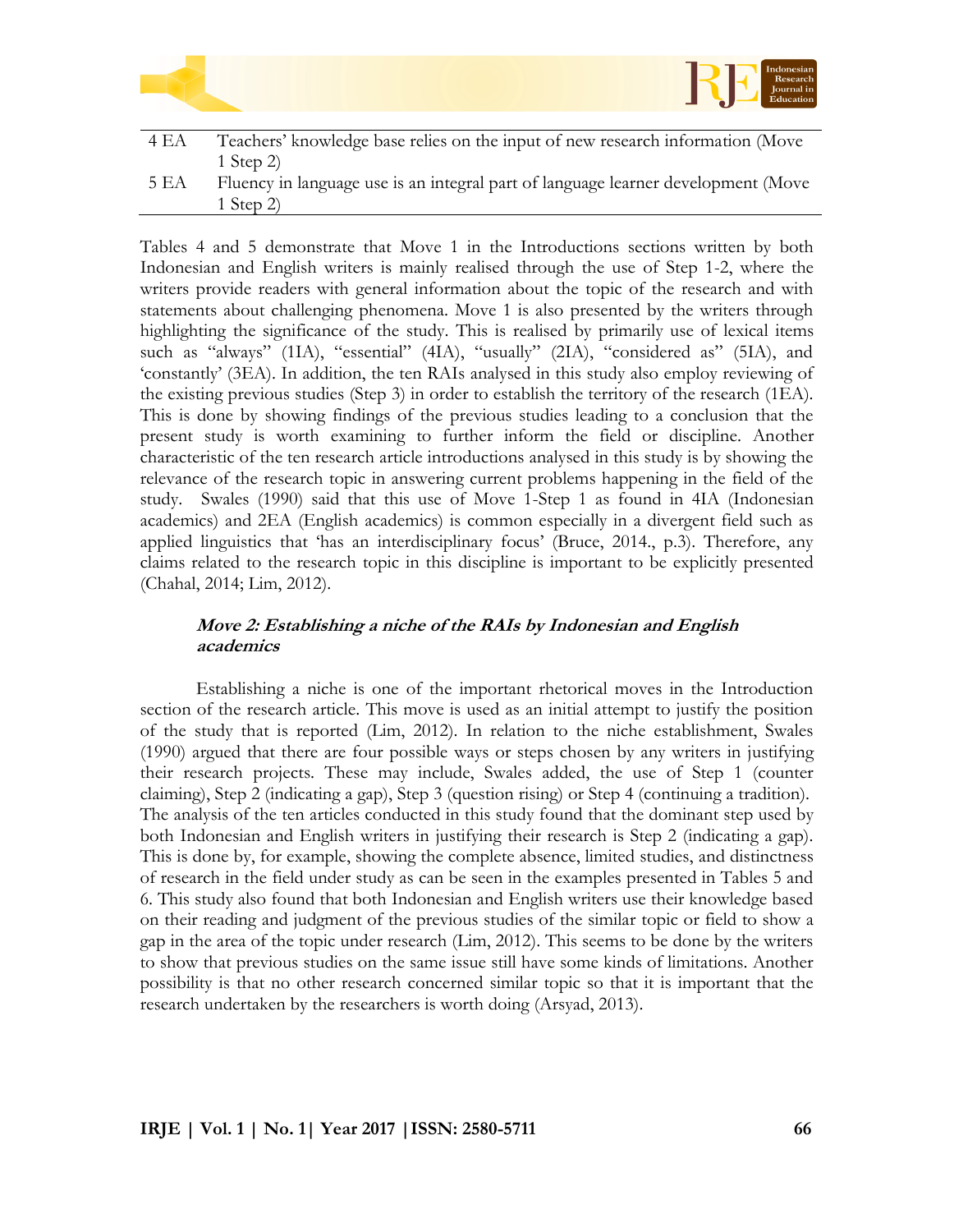

**Table 6.** *Move 2-step 2 by Indonesian academics*

- 1 However, no prior research, particularly in the Indonesian context, yet observes the possible patterns of corrective feedback in the interactions of EFL classrooms which adopt Communicative Language Teaching (CLT) approach (Text 3IA)
- 2 However, it seems that there are a few studies investigating this issue in the context of teaching and learning English as a foreign language (Text 4IA).

The examples in Table 6 clearly show that the Indonesian writers try to show limitations of the previous studies and directly suggest that the present research is worth doing for the current contribution into the field (Wannaruk & Annuai, 2016). They also show that the study that is conducted would be valuable to both enrich the existing theory of the field and to improve certain products/models (Arsyad, 2013; Adnan, 2005). Similar to Indonesian academics, the English academics also use indicating gap to establish the niche as can be seen in Table 7.

# **Table 7.** *Move 2-step 2 by English academics*

- 1 Few studies have attempted to directly determine where these points may occur; however, most memory studies focus instead on the structure and limits of the working memory and/or the transition to long-term memory storage (text 1EA)
- 2 Very few studies were conducted to examine the dynamics of interview in a broadcast media context (text 2EA)
- 3 Writing emerged as a distinct area of concern and discussion in the field of English as a second language learning and teaching in the post-World War II era United States, where a growing number of international students were enrolling in higher education institutions (text 5EA)

Moreover, the results of the analysis indicate that the English writers used Step 1 (counter claiming) in establishing the research niche. This is done by showing the limitations of the previous study and by indicating the importance of the present study, as in, *'however, critics of process approach argued that (1) it views process as the same for all writers regardless of what is being written and who is doing the writing; and (2) it lacks emphasis on the social context and purpose of the piece of writing … … … …' (3EA)*. These differences of justifying the research project between Indonesian and English writers may indicate a different way of appreciating other people's work. In Indonesian context, for example, critiquing other people especially those who are older tend to be avoided (Arsyad, 2013). They, Arsyad further said, tend to keep 'group harmony and collective values and seem to believe that it is more important than winning over other people's ideas through showing their work weaknesses or faults' (Arsyad, 2013., p. 3).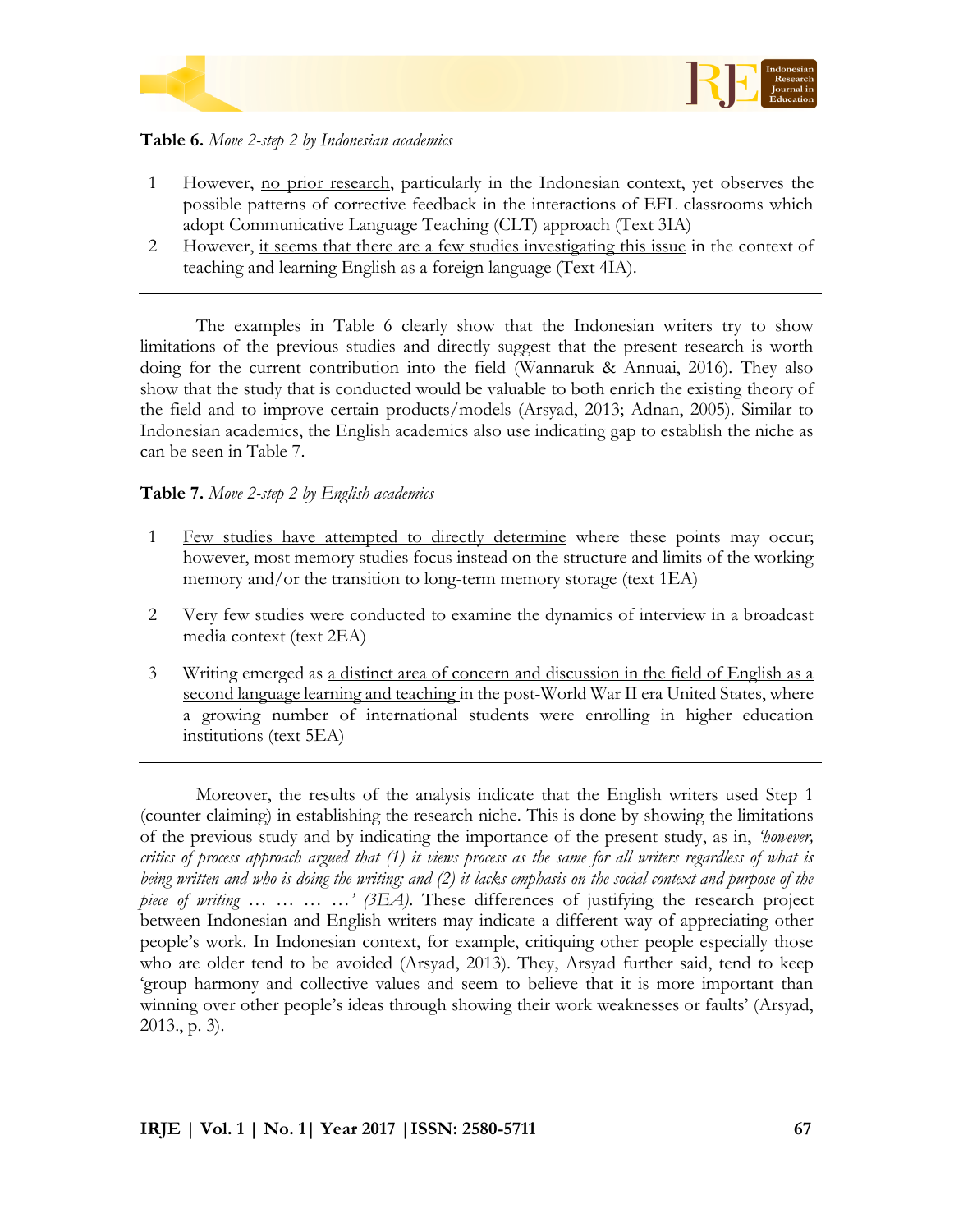



# **Move 3: Occupying a niche of the RAIs by Indonesian and English academics**

To fill the gap that is previously raised in Move 2, it is common that research article writers offer information about reasons for why the present study is conducted which is labelled as Move 3 in the CARS model by Swales (1990). This Move includes a statement of research purpose (Step 1A), principal findings of the research (Step 2) and/or the structure of the research (Step 3). In the ten research article introductions written by both Indonesian and English writers, it is found that Move 3-Step 1A (highlighting the aim of the research) is dominantly used. The realisation of this Move 3-Step 1 is indicated by the use of lexical items like "to focus on" (1IA), 'to address' (3IA), ' to contribute' (5IA), as in, *'this study attempts to contribute to the knowledge base by examining corrective feedback patterns provided by teachers in the interactions of Indonesian university classrooms which adopt CLT ....' (2IA).* Another example of the use of Move 3-Step 1A is also found in the introduction section written by the English writers as in, *'the present study focuses on analyzing the written discourse (i.e. printed mode) of the interviewing style of Oprah Winfrey, specifically, the phases of Oprah's interviewing procedures, the typology of the questions she used in her interviews, and the transitional strategies she executed….' (EA2).* The dominant use of this Move 1-Step 1 by both Indonesian and English writers as found in this study may indicate the writers' awareness of the clear goal of the research to make it in line with the research methodology being applied in the study (Yang, 2016; Mirahayuni, 2002).

Additionally, this study also found another step used in Move 3 by the Indonesian writer that is Step 3B (announcing the present research) as in, *'this paper reports on an action research that investigates the role of mentor coaching in helping pre-service teachers of English as a Foreign Language design lesson plans to prepare themselves in facing their teaching practices and how they respond to the technique'* (5IA). This is used, as Arsyad (2013) said, to provide a clear 'outcome of the research conducted' (p. 57) by the writer.

Finally, it is interesting to note that the analysis of the ten articles in this study found an additional step of Move 3 which is not mentioned in the Move structure as proposed by Swales (1990). One out of five research article Introductions written by Indonesian academics have Move 3 that is identified as the implications of the research given mostly at the end of the introduction section as illustrated in the following example.

It is expected that the findings of this study will put forward salient points for the development and promotion of LA in Indonesian contexts, which in turn will be beneficial for the improvement of effective teaching and learning process to promote better learning outcomes (text 1IA).

Showing the future implications of the present study, one that is not found in the research article introductions written by the English academics, seems to be used by the researchers to show that the research offers real values and practical applications in the real life (Adnan, 2005; Arsyad, 2013). In other words, they put the emphasis on the results of the study rather than the procedure or the structure of the research (Lim, 2014).

## **Conclusion, Implications, and Limitations**

**IRJE | Vol. 1 | No. 1| Year 2017 |ISSN: 2580-5711 68** This study presented the results of analysis of the rhetorical structure as found in the ten Introduction sections of research articles written by Indonesian and English academics. In general, the results show similarities in terms of Move structure in which all Moves (1, 2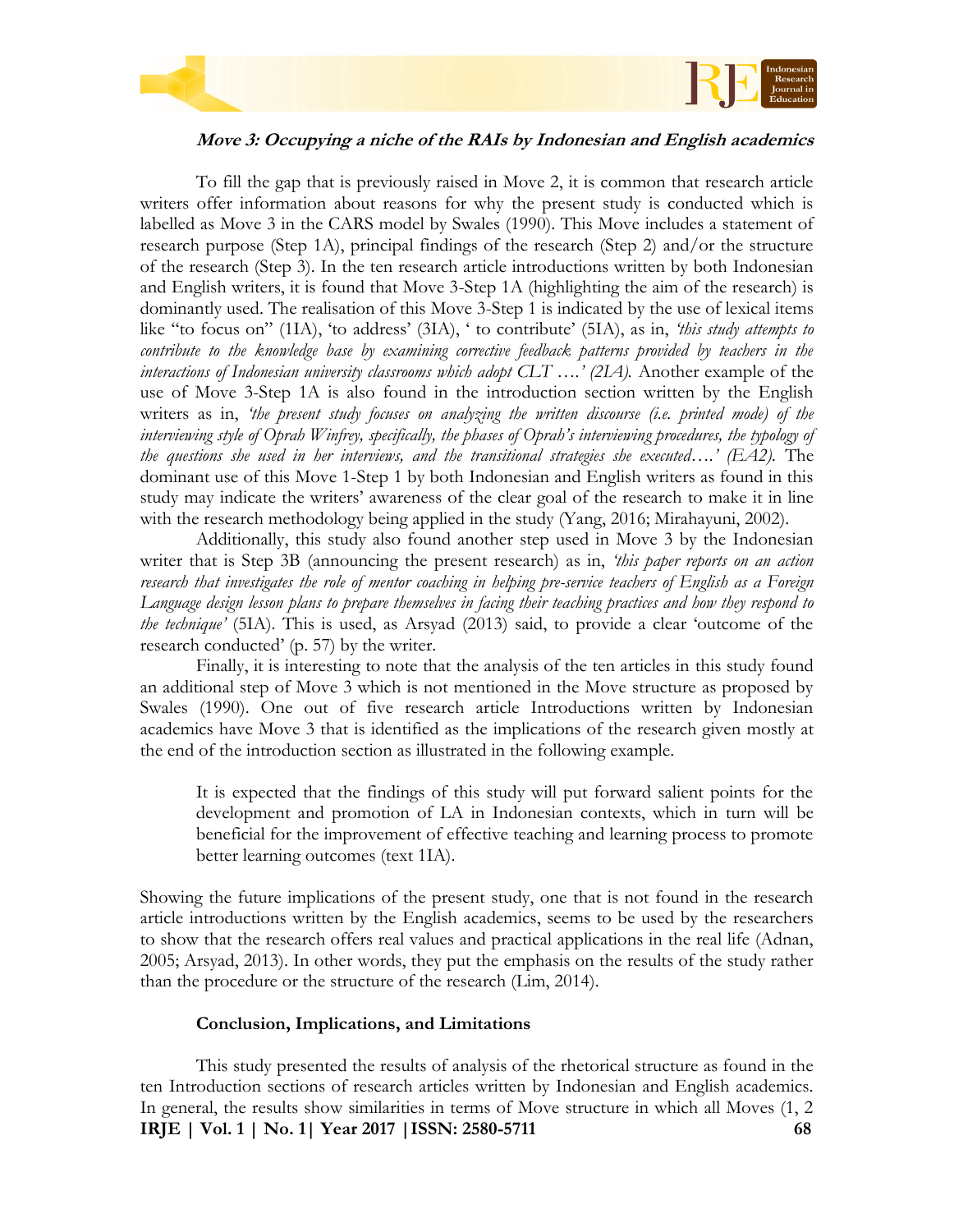



and 3) are identified in the ten articles written by writers from the two different language backgrounds. Move 1 is realised mainly through Step 1 and 2. This means that the writers provide readers with general information about the topic of the research and with statements about challenging phenomena. Other Steps used include Step 1 (showing the relevance of the topic under study in answering current problems happening) and Step 3 (showing findings of the previous studies leading to a conclusion that the present study is worth examining to further inform the field under study). This study also found that Move 2 is mostly realised through the use of Step 2 (indicating a gap) in the ten articles analysed in this study. This is done by showing the complete absence, limited studies, and distinctness of research in the field conducted by both Indonesian and English writers. Finally, in Move 3 for realisation, a similar trend is shown by both Indonesian and English writers in which Step 1A (outlining the purposes of the study) is dominantly used. Apart from an additional Step provided by Indonesian writer (showing the implications of the study, Step 4) which is not found in CARS model by Swales (1990), dominant Steps used in Move 3 by both Indonesian and English writers are Step 2 (announcing a principal finding) and Step 3B (announcing the present research). All these suggest that there are no more significant differences of Move-Steps realisation by writers of both Indonesian and English as also reported by Arsyad (2013) and Suryani et al., (2013).

The findings of the present study may have essential implications especially in the design of the ESP program in the area of English language teaching (ELT) in Indonesia. For example, the results of this study may inform the curriculum design or text book materials of English for Academic Purposes (EAP) programme especially those related to academic writing. In this case, teachers as book writers, for example, may provide detailed explanations regarding moves-steps concept as suggested in the CARS model by Swales (1990). Additionally, this finding is also important for ESP development specialised for Indonesian scholars who may need to publish their research in the international journal in that this brings them a sense of awareness that Swales' rhetorical structure model has been one that is deserved to follow in order to be accepted in the English journal.

However, the findings of this study are based on a small and limited number of research article introductions. In addition, in this study no comparative analysis of the texts by raters was provided. Therefore, the results from this small-scale study need further validation through larger numbers of RAIs especially in the area of applied linguistics corpora before any generalisation is made and this result of this study can only be considered to be indicative.

### **References**

- Adnan, Z. (2009). Some potential problems for research articles written by Indonesian academics when submitted to international English language journals. *The Asian EFL Journal Quarterly*, *11*(1), 107-125.
- Amalia, L.L., & Imperiani, E. (2013). Mentor coaching to help pre-service teachers in designing an effective lesson plan. *Indonesian Journal of Applied Linguistics*, *2*(2), 275-280.
- Amnuai, W., & Wannaruk, A. (2012). Investigating move structure of English applied linguistics research article discussions published in international and Thai journals. *English Language Teaching*, *6*(2), 1.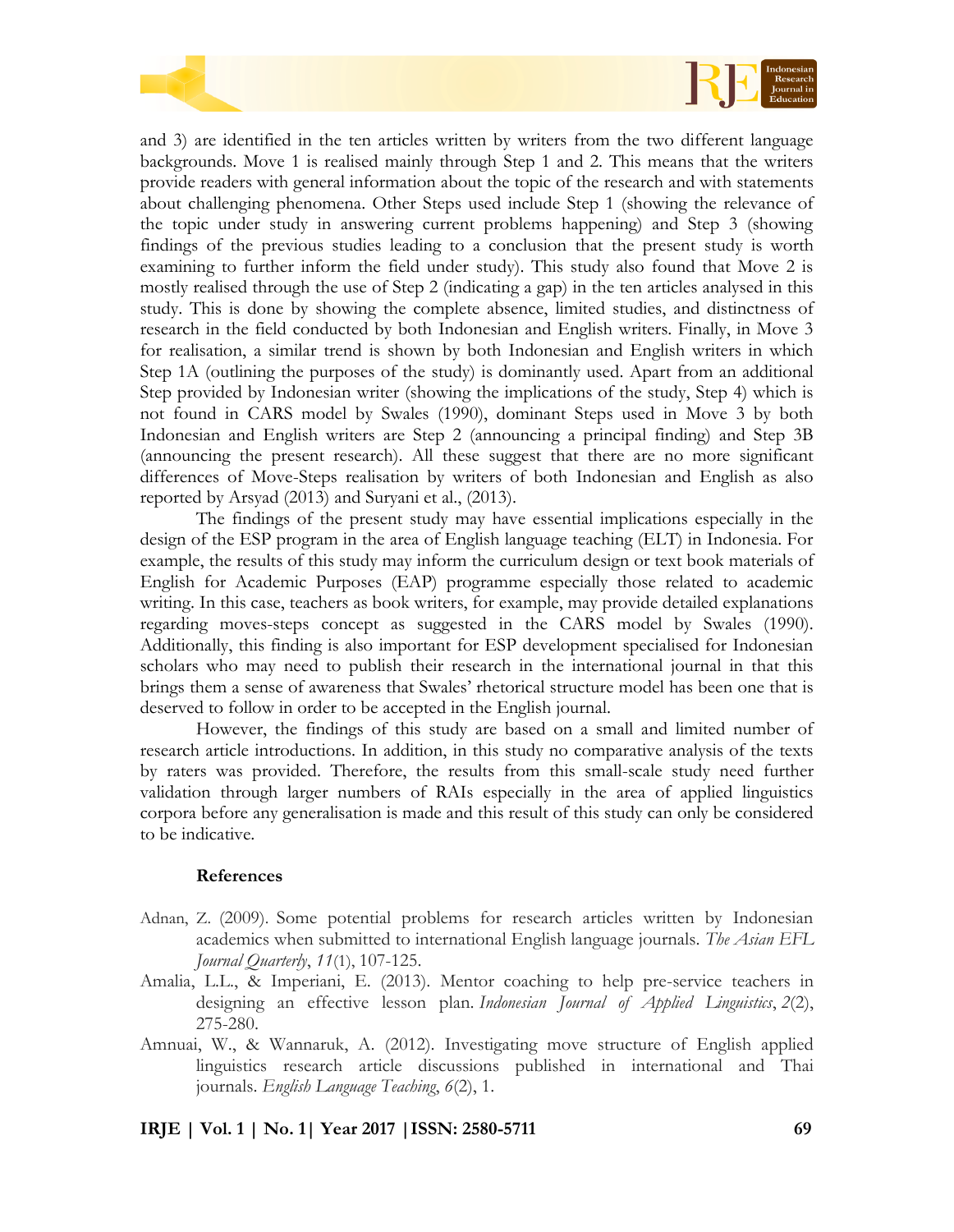



- Arsyad, S. (2013). A genre-based analysis on discussion section of research articles in Indonesian written by Indonesian speakers. *International journal of linguistics*, *5*(4), 50-70.
- Barrot, J. (2012). The written discourse of interviewing style for a magazine interview. *Indonesian Journal of Applied Linguistics*, *2*(1), 93-103.
- Barrot, J. (2015). A sociocognitive-transformative approach to teaching writing. *Indonesian Journal of Applied Linguistics*, *4*(2), 113-122.
- Biber, D., Connor, U., & Upton, T.A. (2007). *Discourse on the move: Using corpus analysis to describe discourse structure*. John Benjamins Publishing.
- Bruce, I. (2014). Expressing criticality in the literature review in research article introductions in applied linguistics and psychology. *English for Specific Purposes*, *36*, 85-96.
- Chahal, D.(2014). Research article introductions in cultural studies: A genre analysis exploration of rhetorical structure. *Journal of Teaching English for Specific and Academic Purposes*, *2*(1), 1-20.
- Chang, P., & Schleppegrell, M. (2011). Taking an effective authorial stance in academic writing: Making the linguistic resources explicit for L2 writers in the social sciences. *Journal of English for academic purposes*, *10*(3), 140-151.
- Dudley-Evans, T. (1994). Variations in the discourse patterns favoured by different disciplines and their pedagogical implications. *Academic listening: Research perspectives*, 146-158.
- Damayanti, I.L. (2017). From storytelling to story writing: The implementation of reading to learn (r2l) pedagogy to teach English as a foreign language in Indonesia. *Indonesian Journal of Applied Linguistics*, *6*(2), 232-245.
- Hirano, E. (2009). Research article introductions in English for specific purposes: A comparison between Brazilian Portuguese and English. *English for specific purposes*, *28*(4), 240-250.
- Holmes, R. (1997). Genre analysis, and the social sciences: An investigation of the structure of research article discussion sections in three disciplines. *English for specific Purposes*, *16*(4), 321-337.
- Hopkins, A., & Dudley-Evans, T. (1988). A genre-based investigation of the discussion sections in articles and dissertations. *English for Specific Purposes*, *7*(2), 113-121.
- Jogthong, C. (2001). *Research article introductions in Thai: Genre analysis of academic writing* (Doctoral dissertation, West Virginia University).
- Kanoksilapatham, B. (2012). Research article structure of research article introductions in three engineering sub-disciplines. *IEEE Transactions on Professional Communication*, *55*(4), 294-309.
- Kanoksilapatham, B. (2005). Rhetorical structure of biochemistry research articles. *English for Specific Purposes*, *24*(3), 269-292.
- Kanoksilapatham, B. (2007). Writing scientific research articles in Thai and English: Similarities and differences. *Silpakorn University International Journal*, *7*, 172-203.
- Kitchen, M., Jeurissen, M., Gray, S., & Courtney, M. (2017). Teacher engagement with academic reading in a post-service tesol course. *Indonesian Journal of Applied Linguistics*, *6*(2), 260-270.
- Lengkanawati, N.S. (2017). Learner autonomy in the Indonesian EFL settings. *Indonesian Journal of Applied Linguistics*, *6*(2), 222-231.
- Lim, J.M.H. (2012). How do writers establish research niches? A genre-based investigation into management researchers' rhetorical steps and linguistic mechanisms. *Journal of English for Academic Purposes*, *11*(3), 229-245.
- **IRJE | Vol. 1 | No. 1| Year 2017 |ISSN: 2580-5711 70**